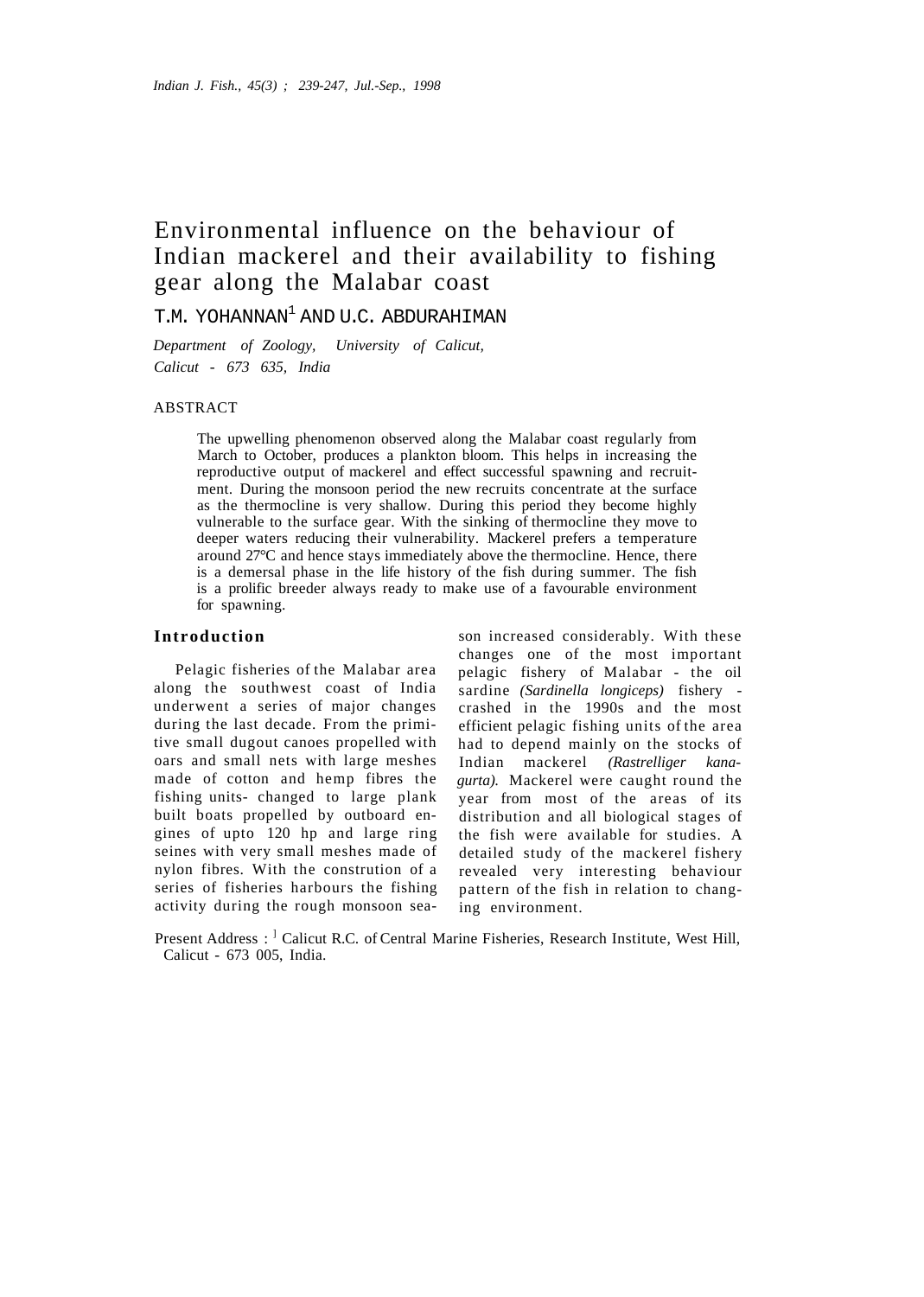## **Material and methods**

Data on catch and effort in the fishery and biological characteristics of Indian mackerel collected from the Malabar area, especially from Calicut, during 1994-'95 formed the basis of this study. Data presented by various authors on the environment of the area were re-analysed to present the variations in environment. Regular interviews with the fishers engaged in the mackerel fishery were very useful to make important observations on the behaviour of the fish.

#### **The environment**

*Rainfall* : The southwest monsoon rains normally commences in the area in the first week of June every year. Peak rainfall occurs in June or July. Rainfall attains a minor peak in October with the northeast monsoon. The average monthly rainfall in Calicut during the years from 1991 to '95 is shown in Fig. 1. The date of commencement of monsoon shows year to year change from 14 May to 20 June with maximum cases between 26 May and 5 June.

*Temperature:* Fluctuations in the surface temperature of the coastal waters off Calicut have a definite pattern. Fig. 2 depicts the pattern observed by Hornell and Nayudu (1923) and Mukundan (1967). It had a maximum in April/May (around 30.5°C) and then reaches the lowest value in July/August (around 25.5°C). Then the temperature increases to a secondary peak by October/November. Seshappa and Jayaraman (1956) observed that the temperature at 19 m depth during the pre-mongoon months was as high as that at" the surface but minimum during August/ September. Chidambaram (1950), Pradhan and Reddy (1962), George



Fig. 1. Trend of monthly rainfall (in cm) in Calicut (averages of 1991-'95).

(1953), Kasturirangan (1957) and Yohannan (1997) also gave a similar pattern. Banse (1959) opined that the sudden decrease in temperature after the fury of monsoon subsides, was caused by upwelling of the cold bottom water with low oxygen content during the whole period of southwest monsoon.

*Upwelling:* Sharma (1968) studied the upwelling phenomenon along the Calicut coast. Fig. 3 drawn based on the observations made by him shows that



Fig. 2. Trend of. monthly variations in surface temperature (in °C) (Hornell and Nayudu, 1923; Mukundan, 1967).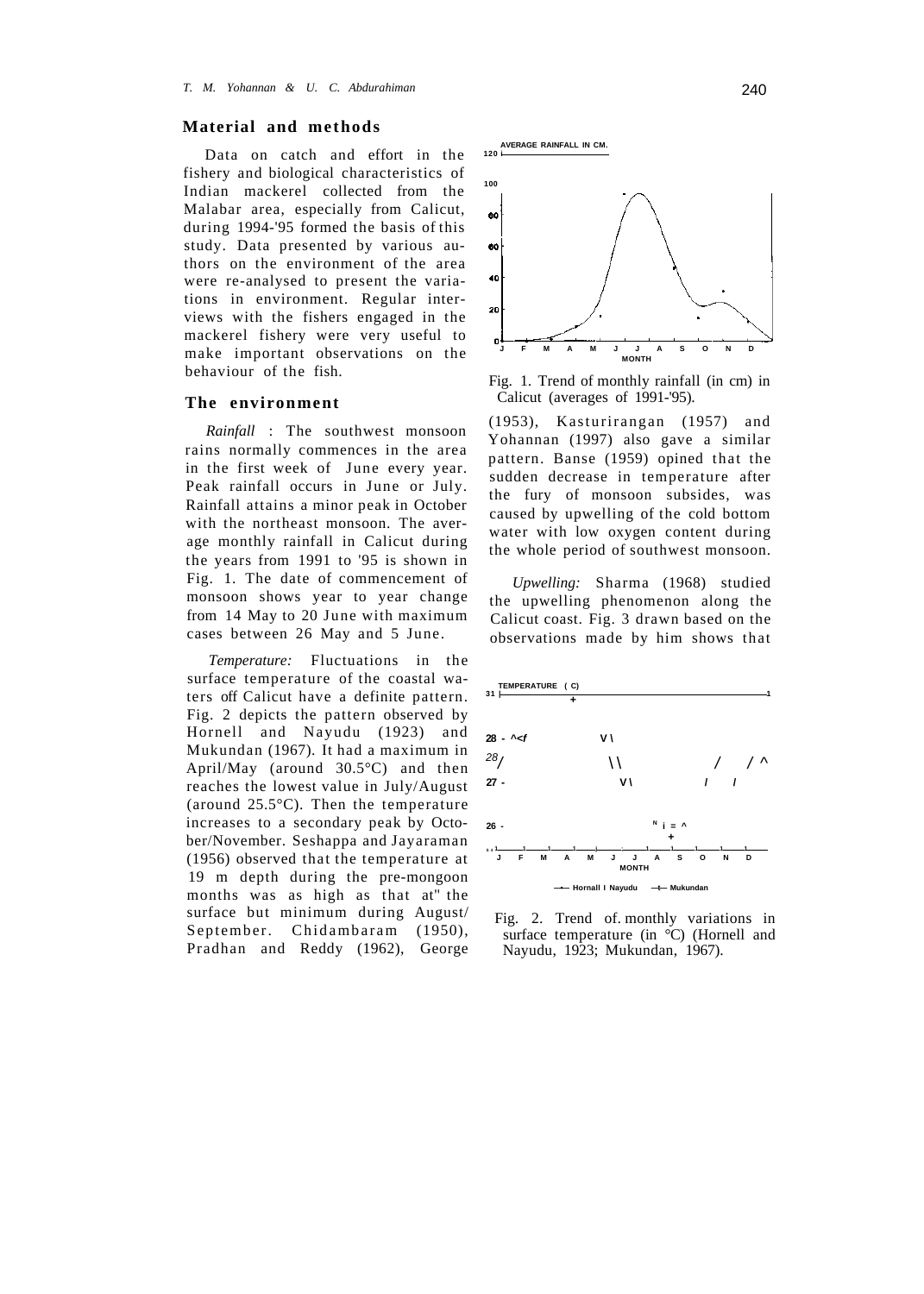

Fig. 3. Trend of monthly variations in temperature (25 $^{\circ}$ C), oxygen (2.5 ml/1) and density (22.5 t) off Calicut at different depths (Sharma, 1968).

the 25°C isotherm representing the thermocline start moving up from a depth of about 115 m in February to a depth of 15 m by June and to 10 m by September. The maximum intensity of upwelling is in the Calicut-Karwar region (Ramasastry and Myrland, 1959; Rao and Ramamirtham, 1976). During July-August the surface mixed layer becomes more or less obliterated with the temperature declining to 26°C and the oxygen deficit layer migrating even to the surface.

*Nutrients and primary production:*  Seshappa and Jayaraman (1956) observed that during monsoon there is a rapid release of phosphates from the bottom mud to the overlying column of water and the quantity of phosphate in water increases to a maximum by August/September (Fig. 4). George (1953) had observed an outburst of diatoms, dinoflagellates and other phytoplankton alongwith phosphate values during monsoon. Subrahamanyan and Sarma (1965) found peak production of phytoplankton during the southwest monsoon (Fig. 5). Yohannam (1997) observed peak values of silicates in August/September.





Fig. 4. Trend of monthly variations in phosphate (ug P04-P/1 of water) concentration in surface waters off Calicut (Seshappa & Jayaraman, 1956; George, 1953).

PLANKTON (cc.) 70-1



Fig. 5. Trend of monthly variations in phytoplankton (in cc) abundance off Calicut (George, 1953).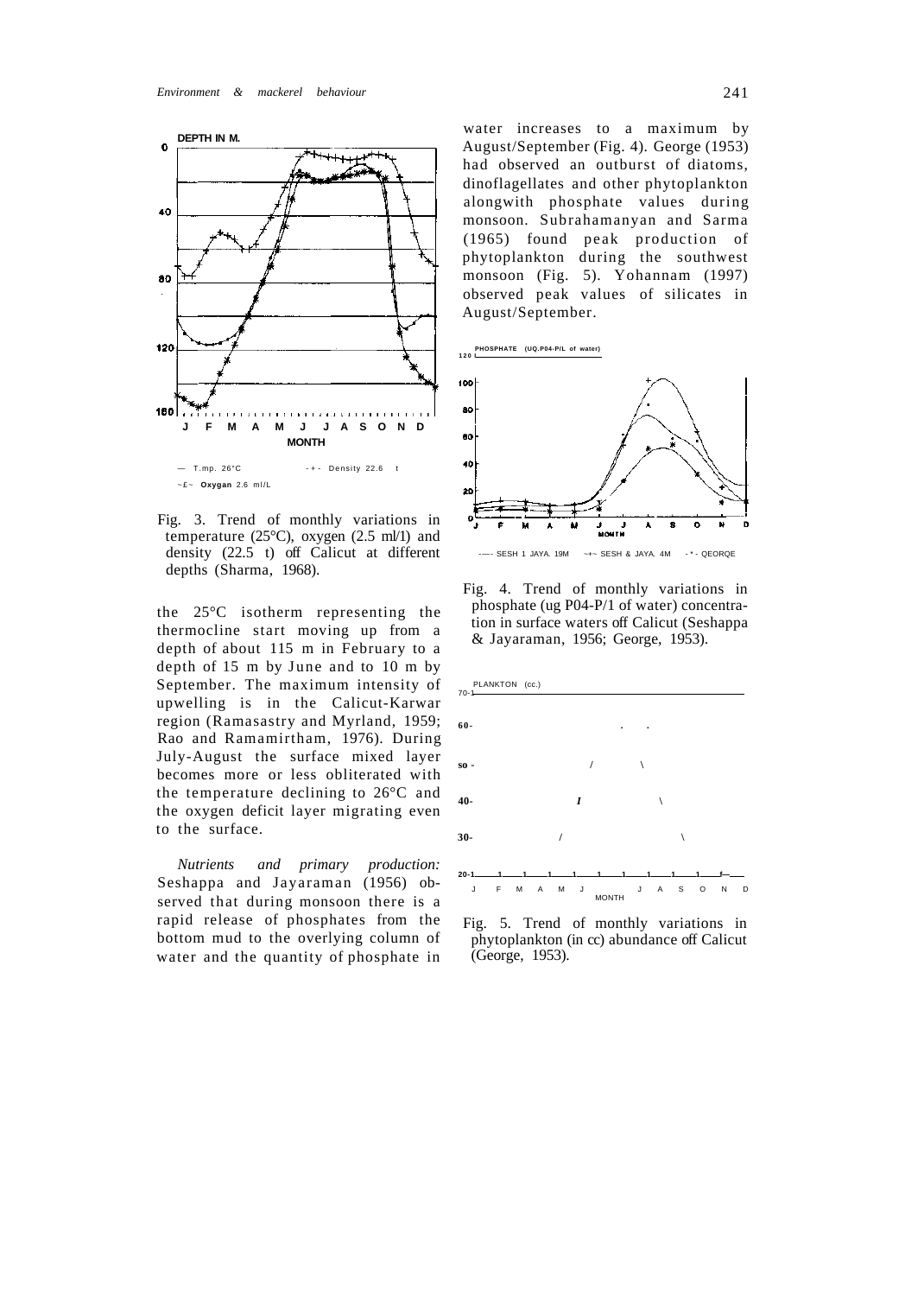#### *T. M. Yohannan & U. C. Abdurahiman* 242

*Oxygen:* According to the data made available by Mr. N.P. Kunhikrishnan (personal communication) the oxygen concentration at the bottom starts falling from June and reaches a low value by August/September when the surface waters do not show appreciable decrease.

The general pattern of the changing environment is repetitive year after year but with varying intensities.

## **Results**

*The catch:* The average monthly catch by different gear during 1994-'96 is shown in Fig. 7. The ring seine which is a surface gear dominated the fishery during July-October with peak catches in August-September. During this period the shoals are available at the surface and the juveniles of size below 15 cm are abundantly caught during the daytime. After September the shoals move down and the fishing is not possible in the daytime because of the difficulty in spotting them. Then the fishing will be restricted to night when they move up and will be visible by the



Fig. 6. Trend of monthly variations in oxygen concentration (ml/1) at surface and bottom waters off Calicut (Kunhikrishnan, personal communication).



Fig. 7. Trend of gearwise monthly catch and total catch of mackerel in Calicut.

bioluminescence produced. As the season advances they move down beyond 40 m depth which is beyond the operational range of the ring seines. By then the ring seine fishing will be closed.

In February some fishers who were engaged in ring seine fishery, go for fishing with gill nets. This gear is operated as a bottom set gill net at 40 m depth by sunset. It is observed that mackerel move up from the bottom by sunset and move around. This is the time when the fish get entangled in the bottom set gill nets. Once they move upto the column they are not available to this gear. Hence, the fishing is done only for one hour. This is a kind of sustenance fishery for the ring seine fishers during the off-season eventhough the catches are poor. Two hundred number of mackerel per unit is considered a good catch.

*Gonadal conditions:* The catch of these gill nets are landed in the night and the mackerel are found invariably spawners. The gonads are not very heavy but the ovaries contain transparent mature ova ready to spawn. As the season advances the ovaries reduce in size gradually. But still the transparent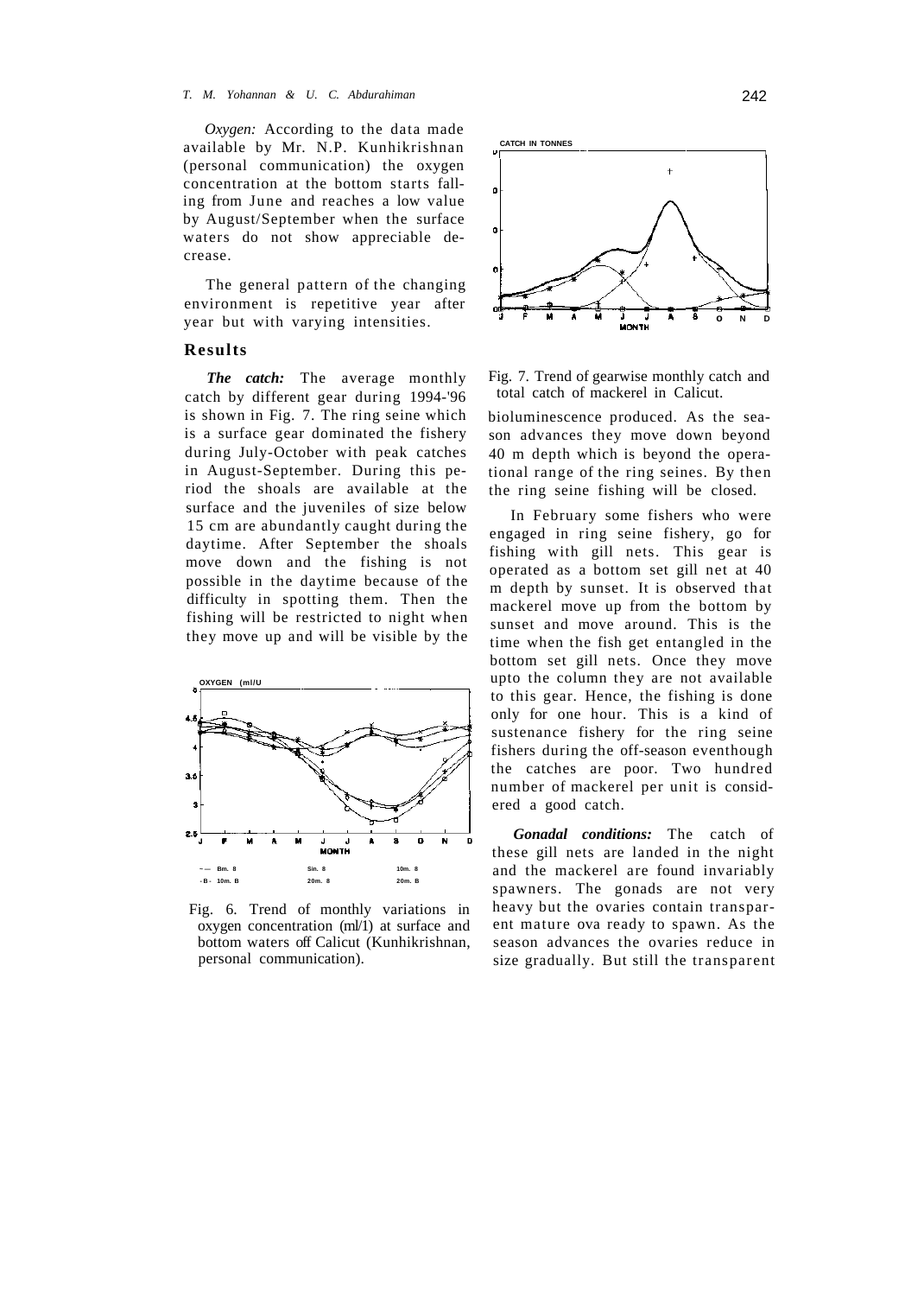ova are seen. A study of the diameter of the ova revealed the presence of at least 6 batches of ova. A typical distribution is given in Fig. 8. Another interesting observation made on the night landings of gill nets was that though in the beginning of this fishery the sex-ratio was almost 1:1, the number of females decreased gradually and by the end of the season the M:F ratio was found to be 1:0.1.

In contrast, the mackerel catch made from the same area during daytime by bottom trawls showed a different situation. The ovaries never contained transparent ova. The ova diameter distribution of a typical ovary is given in Fig. 9. The sex ratio was maintained almost at 1:1. The catch of mackerel by bottom trawls start from October and the catches gradually increase and reach a peak in May and ends by June.



Fig. 8. Ova diameter frequency distribution in mature ovaries with transparent ova.



Fig. 9. Ova diameter frequency distribution in mature ovaries without transparent ova.

The important size groups that support the fishery in different months are given in Fig. 10. Peak fishery by ring seines is in monsoon (July-September) and the catch is mainly juveniles. Maturing takes place by October and



Fig. 10. Length-frequency distribution and important modal values of major broods of mackerel supporting the fishery of Malabar.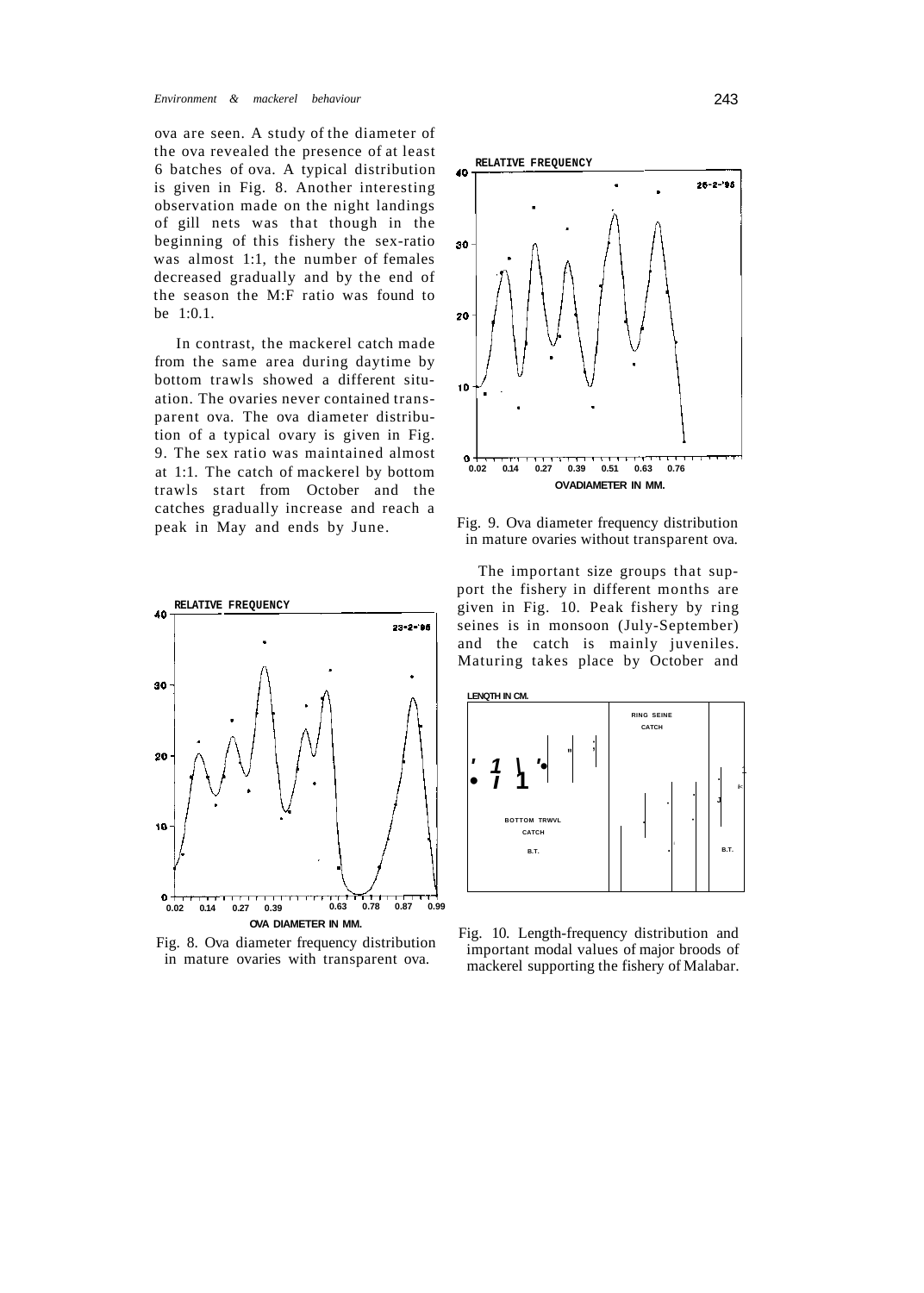

Fig. 11. Trend of monthly variations in temperature (27 $\textdegree$ C), oxygen (4 ml/1) and density (22 t) off Calicut at different depths (Sharma, 1968) and the catch in numbers of mackerel caught by ring seines.

spawning starts in February, but the ovaries are comparatively lighter. By May the ovaries start becoming heavier and spent by September. A minor brood (not shown in the figure) often observed in the fishery gets maturing by September and spawn by November.

The general pattern of the fishery and the biological conditions of the fish were similar during the years of study with minor variations in the intensity of exploitation.

#### **Discussion**

The monsoon and upwelling cause dynamic changes in the coastal environment. The nutrients in the upwelled water enrich the coastal surface waters. The deficiency in oxygen is made up by wind and turbulence characteristic of monsoon and plankton bloom occurs with the help of nutrients and sunlight. This causes rapid increase in the reproductive output of mackerl resulting in intensive spawning and recruitment. Growth is fast and the juveniles are intensively exploited at an age of 2 months and onwards. Mackerel cannot go below the thermocline but stays immediately above it. The juveniles are forced to remain at the surface during the monsoon because the thermocline is only 10-15 m below. In the much reduced mixed layer the juveniles become highly vulnerable to the surface gear like ring seines. After September, as the sinking of the thermocline starts, mackerel can move down reducing their vulnerability to the surface gear. As the temperature increases they stay at the bottom to come up only after sunset. By November they are available only to trawl in daytime. The surface gear take them only at night. By February they go farther 40 m area and stay deep beyond the operational range of the ring seine. The bottom set gill nets perhaps operate only at the boundaries of their distribution. The boats trawling beyond 40 m depth regularly bring mackerel till the next upwelling period.

When mackerel are recruited to the fishery during monsoon they are caught alongwith other species of same size like anchovies, *Decapterus* spp. etc, until they reach a size of around 10 cm. By the beginning of July when they grow above this size they form pure shoals of same species. Density of shoals is maximum in July-September and are visible at the surface in daytime as dark grey patches. After September when they move to deeper waters they will be visible only in the night due to bioluminescence produced by the plankters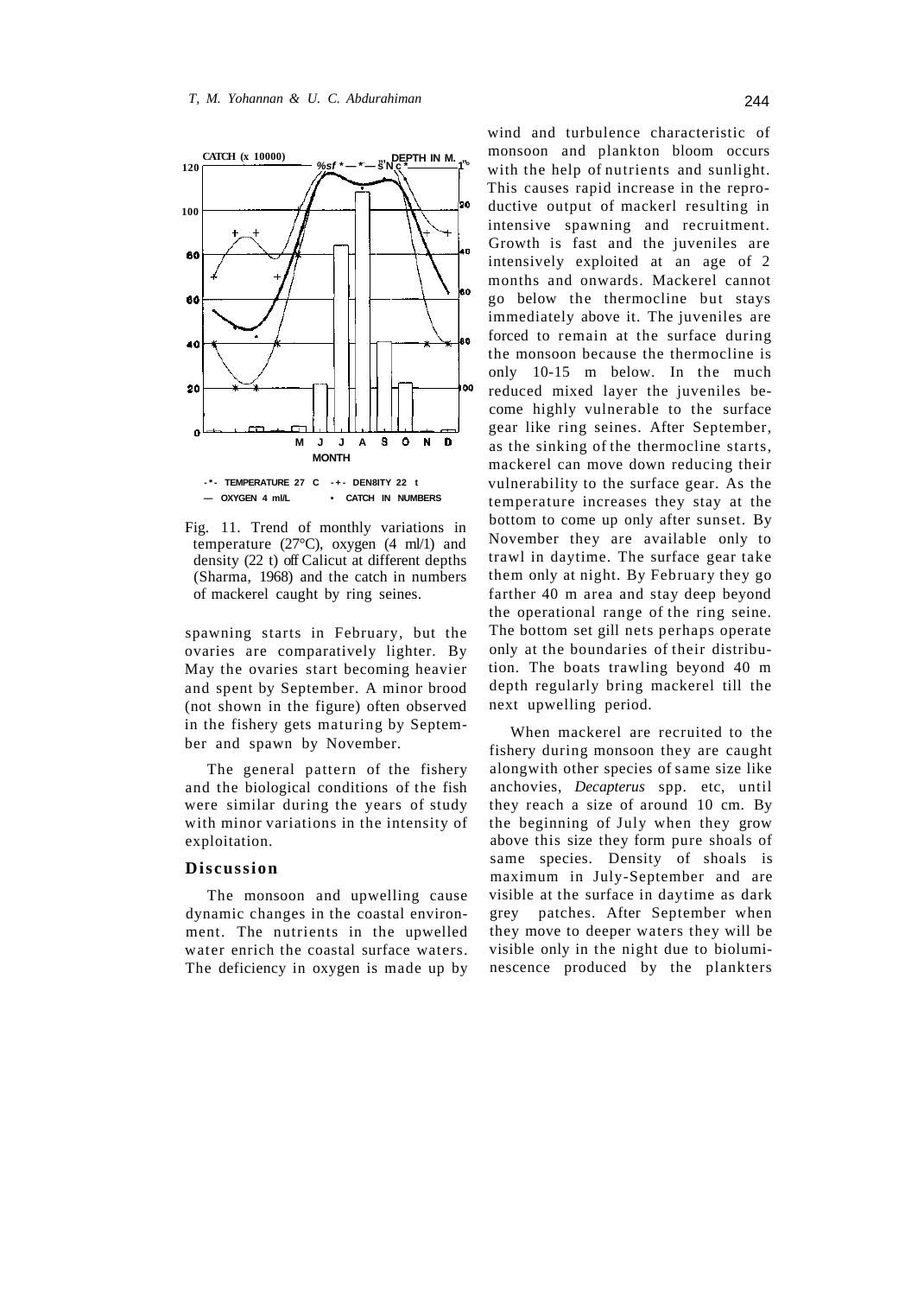caused by the movement of shoals. On newmoon nights this will be visible even upto a depth of 40 m.

The shoals were found to become more compact when they are disturbed by sound. A boat slowly moved above the shoals producing sound by beating on the sides if the boat resulted in the aggregatron of mackerals. According to fishermen the oil sardine shoals disperse when such sound is made.

Mackerel is a partial and protracted spawner. The fecundity estimates made by Devanesan and John (1940), Rao (1967) and Gopakumar *et al.* (1991) have to be considered as underestimates since they had considered only the ova present in the ovary and not those already spawned and the would be eggs. Ova diameter studies indicated the presence of at least six batches of ova at a time in the ovary while the oogenesis continue. The most advanced batch of ova ripens quickly for spawning leaving a gap in the diameter frequency distribution between this batch of ova and the next batch, the most advanced batch of opaque ova, in the ripe ovaries (Fig. 8). The presence of transparent ova in the ripe ovaries in the fish caught by gill nets after sunset and their absence in the fish caught in the daytime by trawls indicates that the final ripening takes place at sunset and the spawning occurs at night. The reduction in the ratio of females in the gill net catches indicates that only the fishes ready to spawn move up from the bottom and as the spawning progresses the number of females ready to spawn decrease. The weight of mature gonads was found to decrease from February to March. This is the period of low abundance of plankton along the southwest coast of India which may be causing this reduction. By May as the plankton availability increased the gonads were found to increase in weight.

The observations indicate that there is a definite demersal phase in the life history of the fish. This happens when the thermocline starts sinking and receding from the continental shelf. The surface temperature starts increasing above 28°C. When summer advances, as believed by the fishermen, the fish lie close to the bottom mud and move up a little at sunset. The rate of mackerel catch from this area by bottomset gill nets and trawls are very poor. A catch of 20 kg per boat is considered a good catch. But due to the sheer intensity of effort the catch by trawl adds up to a very substantial quantity. They move to deeper areas of the bottom as the thermocline recedes further.

What controls this movement? Sette (1950) has given a detailed account of the habits of the Atlantic mackerel *(Scomber scombrus)* which broadly agrees with that of Indian mackerel observed here. Yohannan (1997) has estimated the optimum temperature of the fish as 27°C. Fig. 11 drawn from the data presented by Sharma (1968) shows the vertical time section of temperature (27°C), oxygen concentration (4 ml/1) and density (22 t) off Calicut. The monthly average number of mackerel caught by ring seine during the study period also is shown in the figure. It can be assumed that the fish prefers temperatures lower than 28°C provided the oxygen concentration is around 4 ml/1. This keeps the fish always above the thermocline. Thermocline may be considered as the lower limit of the distribution of mackerel. It is the rising of the thermocline which controls the pelagic phase of the fish. They form large shoals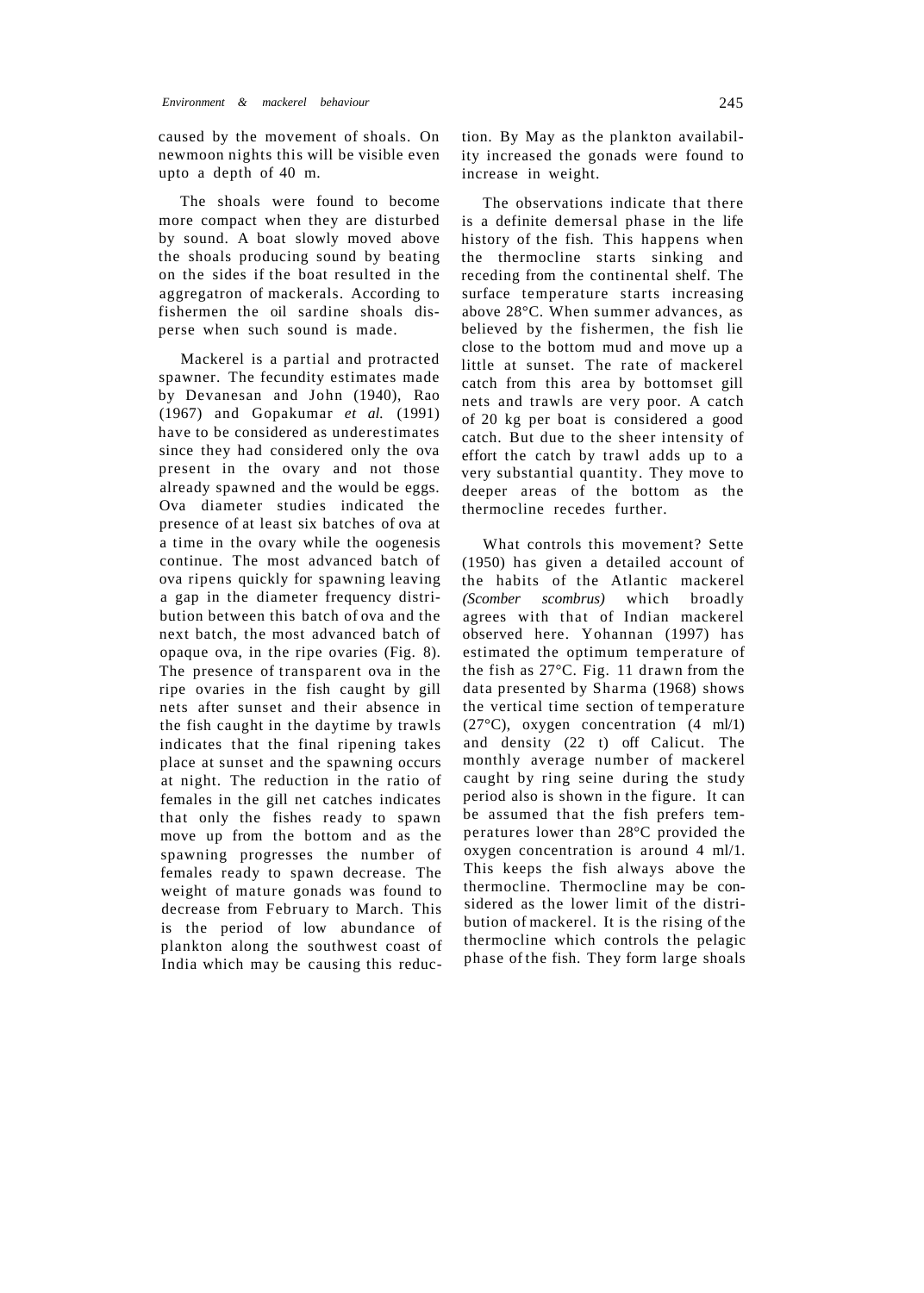during the upwelling period because they are abundance immediately after recruitment and perhaps it is an adaptation to make use of the plankton abundant during this period. With sinking of the thermocline their area of distribution increase reducing the compactness of shoals. By February as the plankton abundance is low they lie diffused at the bottom. The benefit of forming compact shoals to feed on plankton has been explained by Sette (1950). This behaviour of the fish can cause bias if the catch or catch rates are taken as the indicators of abundance of the stock and mortality estimates are made on such data.

The intensity of upwelling and plankton bloom plays a major role in the recruitment of mackerel to the fishery of the Malabar area with corresponding intensity of spawning and survival of the larvae. The duration of upwelling controls the duration of the availability of dense shoals to the surface gear. Until the last decade the monsoon fishery was not at all active due to the inability of the primitive fishing units to defy the rough weather and lack of landing facilities. This helps the new recruits to tide over the period of vulnerability to surface gear. The recent increase in the monsoon fishery with faster boats, larger surface gear with smaller meshes and harbour facilities resulted in the intensive exploitation of new recruits. Spreading to deeper areas with downwelling reduce the vulnerabi-lity of shoals to exploitation. With the recent popularisation of bottom trawling to deeper areas the vulnerability in this area also has increased. Thus, all the natural refuges offish is being violated.

Mackerel is a prolific breeder starting spawning at the age of 8 months and continuing it for at least 6 months. The growth is very fast in the period of plankton abundance. It helps the fish to take advantage of any favourable situation for spawning and recruitment. With the refuges of the fish violated this perhaps is the only guarantee for the sustainability of stocks. If the fishery is allowed an unmanaged development this guarantee also can soon become obsolete.

# Acknowledgement

The first author is grateful to the Director, Central Marine Fisheris Research Institute, Cochin for granting him study leave during which period this work was carried out.

## References

- Banse, K. 1959. On upwelling and bottom trawling off the southwest coast of India. *J. mar. biol. Ass. India,* 1(1) : 33-49
- Chidambaram, K. 1950. Studies on length frequency of oil sardine, *Sardinella longiceps* Cuv. & Val. and on certain factors influencing their appearance on the Calicut coast of the Madras presidency. *Proc. Indian Acad. Sci.,*  31B : 252-286.
- Devanesan, D.W. and V. John 1940. On the natural history of Rastrelliger *kanagurta* (Russel) with special reference to its spawing season and eggs. Curr. Sci., 9(10) : 462-64.
- George, P.C. 1953. The marine plankton of the coastal waters of Calicut with observations on the hydrological conditions. *J. Zool. Soc. India,* 5 : 76-107.
- Gopakumar, G., N. Gopalakrishna Pillai and T.A. Omana 1991. The fishery characteristics and biology of mackerel at Vizhinjam. *J. mar. biol. Ass. India,* 33  $(1&2)$ : 107-114.